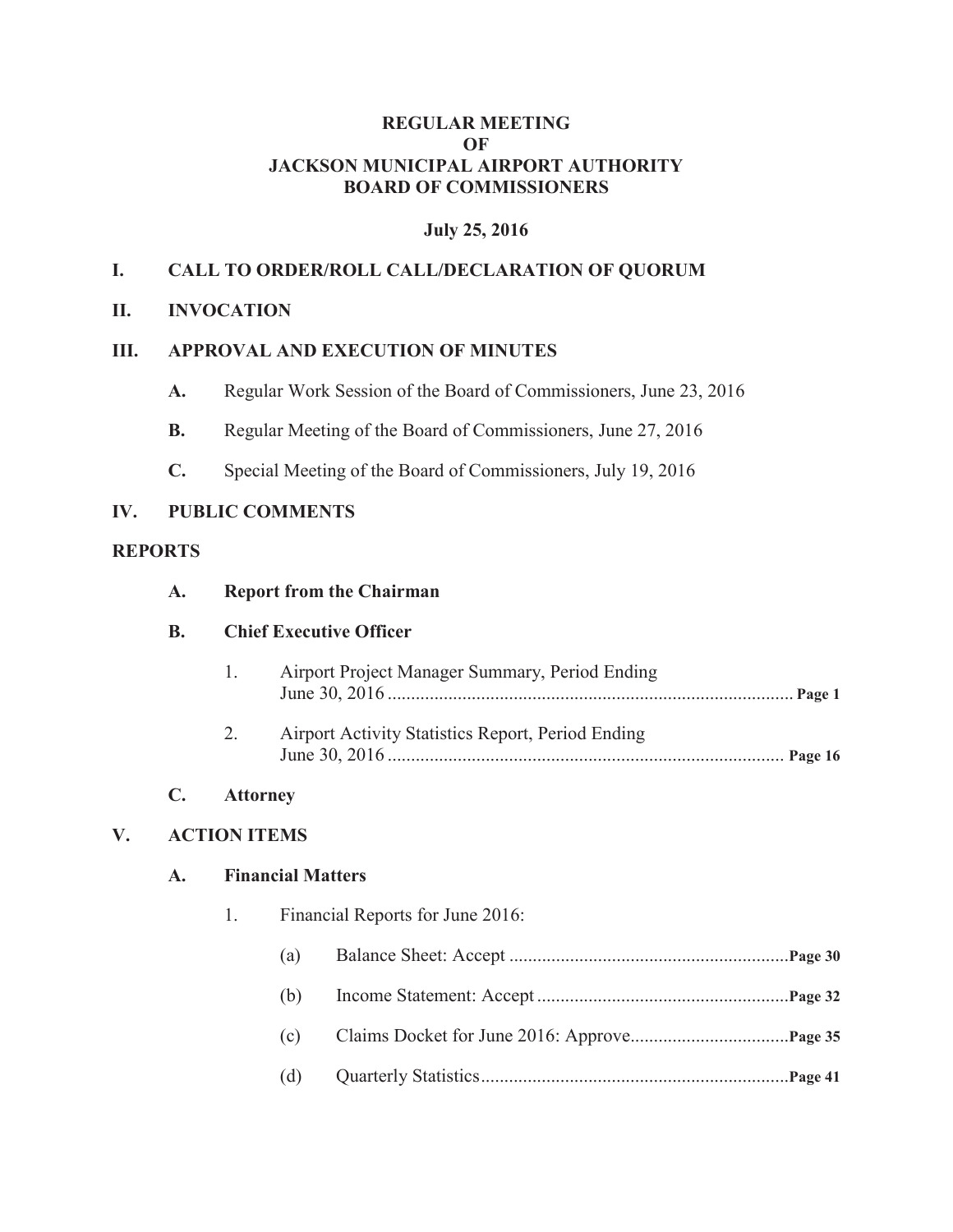| 2. | JMAA Fiscal Year 2017 Operating and Maintenance Budget: Approve |
|----|-----------------------------------------------------------------|
|    |                                                                 |

3. Early Issues

## **B. Service Agreements**

| Financial Audit of Enterprise Leasing Company-South, LLC and |  |
|--------------------------------------------------------------|--|
| RPS/AJA of Jackson, JAN: Authorize Amendment to Agreement    |  |
|                                                              |  |

2. Air Service Development Consulting Services, JAN: Authorize Amendment to Agreement (InterVISTAS Consulting, Inc.) ..............**Page 49**

## **C. Construction Projects**

| 1. | JMAA Contract No. 005-09-379, Stormwater Improvements, JAN:<br>Authorize Execution of Change Order No. 2 Final, JAN: (Hemphill                   |
|----|--------------------------------------------------------------------------------------------------------------------------------------------------|
| 2. | JMAA Project No. 005-11, Runway 16R/34L and Connector Taxiways<br>Pavement Rehabilitation, JAN: Authorize Award and Execution of                 |
| 3. | JMAA Project No. 017-15, Concessions and Facility Improvements, JAN:<br>Authorize Execution of Agreement (Dale Partners Architects, P.A.)Page 66 |
| 4. | JMAA Project No. 009-16, Rehabilitation of Taxiway Delta, HKS:<br>Authorize Advertisement for Bids and Approval of Project Budget. Page 70       |

## **D. Procurements**

## **E. Grants**

1. JMAA Project No. 005-11, Runway 16R/34L, and Connector Taxiways Pavement Rehabilitation, JAN: Authorize Acceptance of Airport Improvement Program (AIP) Grant Offer……………………..….**Page 73**